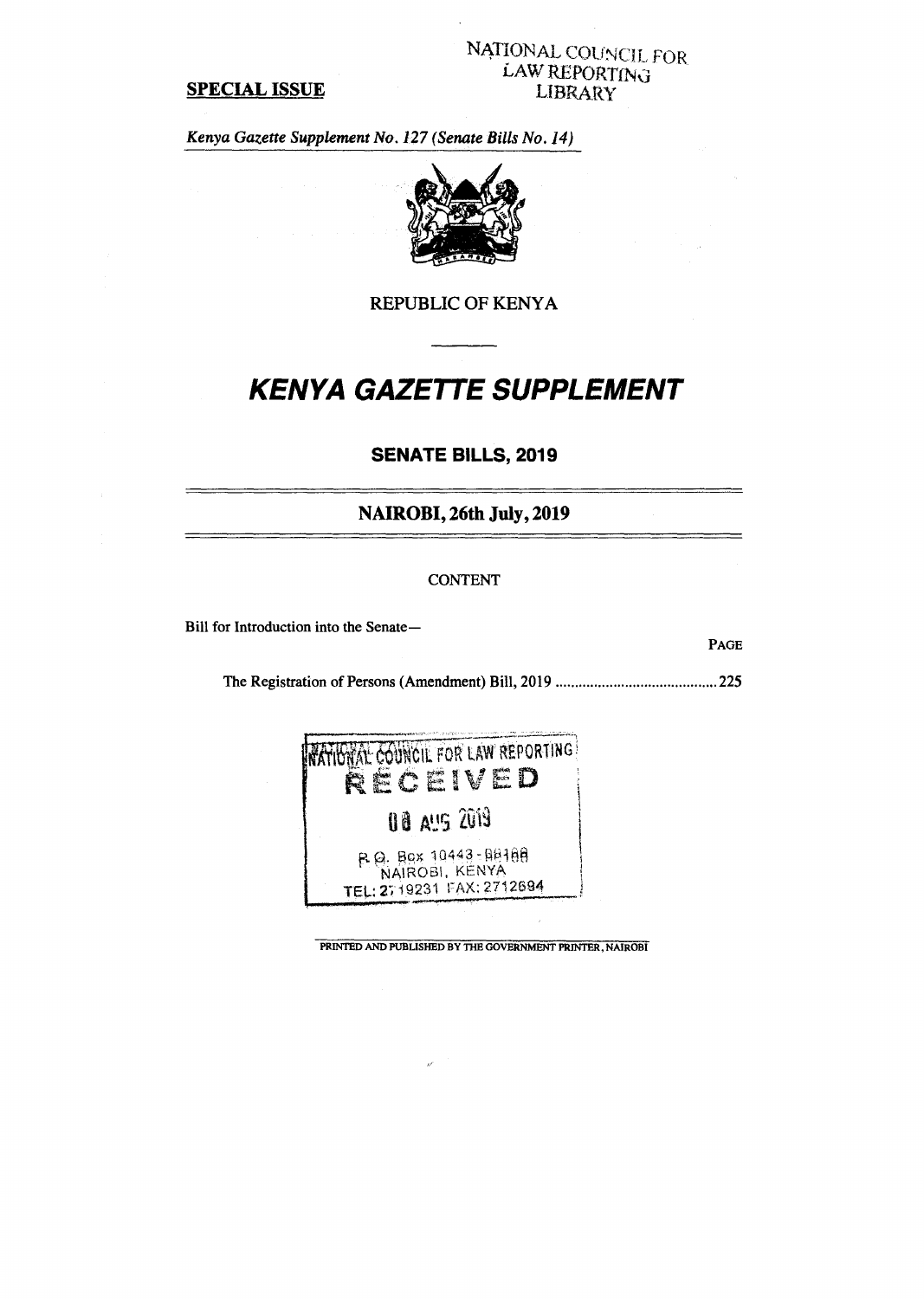## **THE REGISTRATION OF PERSONS (AMENDMENT) BILL, 2019**

#### **A Bill for**

## **AN ACT of Parliament to amend the Registration of Persons Act and for connected purposes**

**ENACTED by the Parliament of Kenya, as follows —** 

1. This Act may be cited as the Registration of Short title. **Persons (Amendment) Act, 2019.** 

**2.** Section 3 of the Registration of Persons Act, in Amendment of this Act referred to as "the principal Act" is amended by **inserting the following new definitions in their proper alphabetical sequence —** 

**"intersex" means a person who is born with physical or genetic features that are—** 

- **(a) neither fully male nor fully female;**
- **(b) a combination of male and female; or**
- **(c) neither male nor female;**

Change of

**"sex" means either male, female or intersex;** 

**3.** The principal Act is amended by inserting the Insertion of **following new section immediately after section 9A —** 

particulars of intersex persons, **9B (1) An intersex person who undertakes a medical procedure that leaves them with physical features that are either fully male or fully female shall, within six months of the completion of the medical procedure, attend before a registration officer for the purpose of changing the particulars of their sex in the register.** 

|  |  | (2) A person who changes their         |  |
|--|--|----------------------------------------|--|
|  |  | particulars under subsection (1) shall |  |

section 9B.

section 3 of Cap.<br>107.

**225**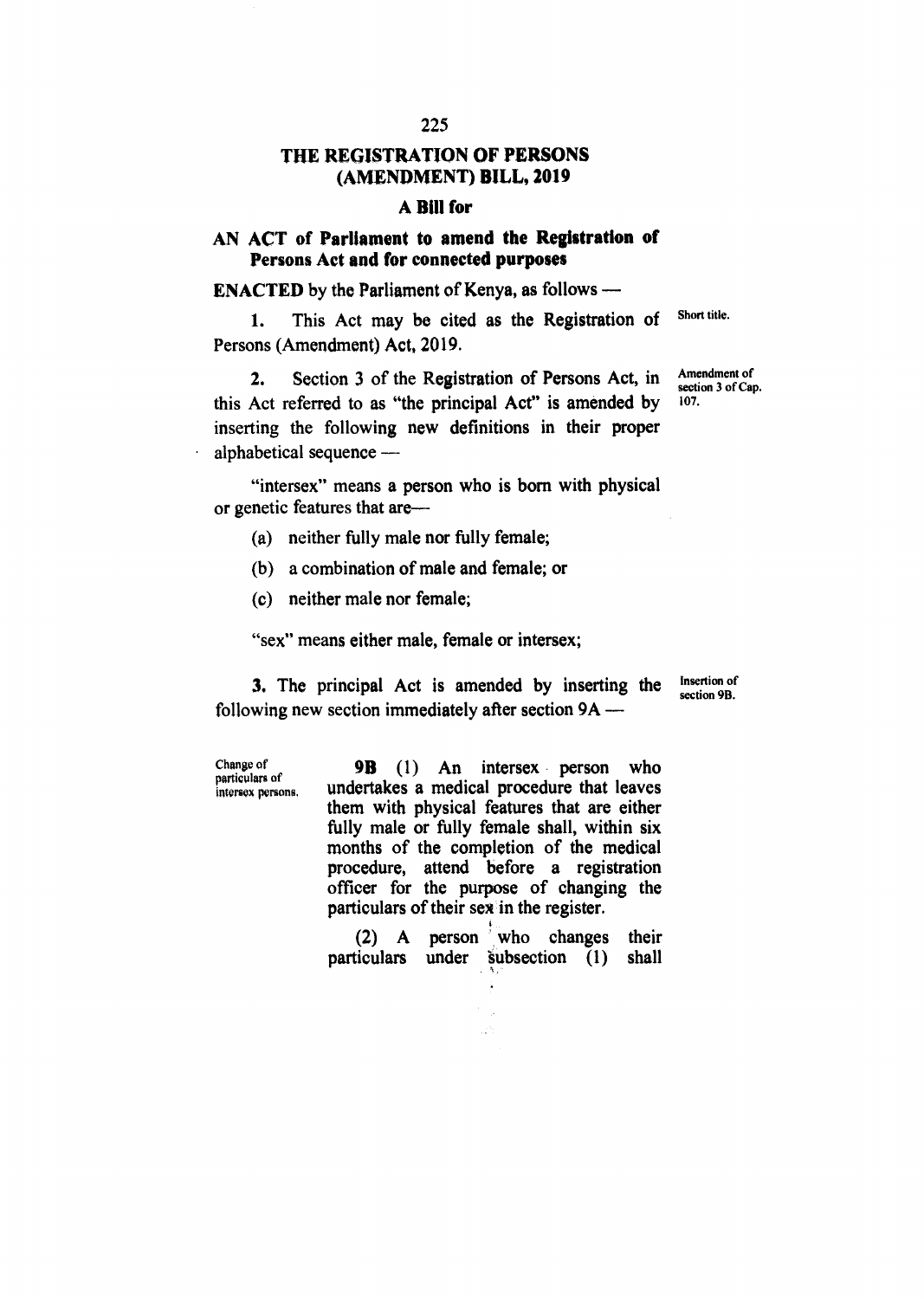simultaneously surrender their identity card to the registration officer.

(3) A registration officer shall, upon receipt of the identity card of a person under subsection (2), issue to that person a temporary waiting card in the prescribed form pending the issuance of a new identity card.

(4) Upon the change of particulars of a person under subsection (1) and surrender of identity card under subsection (2), the registration officer shall, within thirty days from the date of the change of particulars, issue to that person a new identity card in the prescribed form and reflecting the change in particulars.

(5) A person issued a temporary waiting card under subsection (3) shall surrender the card to the registration officer when issued with a new identity card.

**4.** Section 2 of the Births and Deaths Registration Act is amended by inserting the following new definition in the proper alphabetical sequence —

Amendment of section 2 of Cap. 149.

Cap. 107. "Sex" shall have the same meaning assigned to it under the Registration of Persons Act;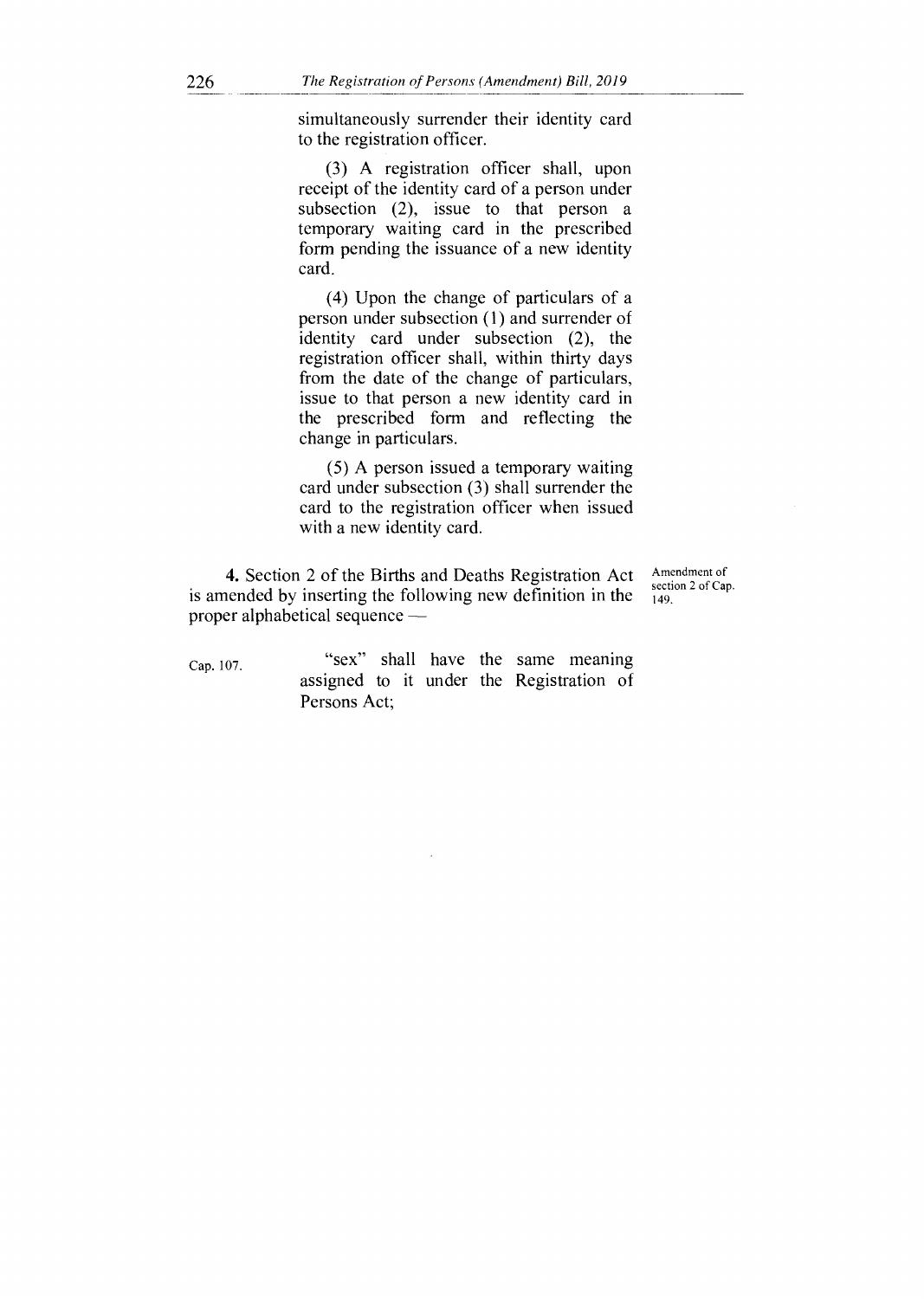#### **MEMORANDUM OF OBJECTS AND REASONS**

#### **Statement of the Objects and Reasons for the Bill**

The Bill seeks to amend the Registration of Persons Act, Cap. 107 and the Births and Deaths Registration Act, Cap. 149 in order to make provision for the registration of persons born with both male and female reproductive organs. This will ensure that the registration of such intersex persons reflects their unique gender.

### **Statement on the delegation of legislative powers and limitation of fundamental rights and freedoms**

This Bill does not delegate legislative powers nor does it limit fundamental rights and freedoms.

### **Statement on how the Bill concerns county governments**

The Bill concerns county governments in that it makes further provisions on the registration of persons at birth, on the attainment of eighteen years and when deceased. Records on registration of persons in each county is essential to enable counties perform their county planning and development function as stated under paragraph 8 of Part 2 of the Fourth Schedule to the Constitution.

The Bill therefore affects the functions and powers of county governments in terms of 110 (1) (a) of the Constitution.

#### **Statement that the Bill is not a money Bill, within the meaning of Article 114 of the Constitution**

The Bill deals with matters other than those listed in the definition of a money Bill under Article 114 (3) of the Constitution and is therefore not a money Bill within the meaning of Article 114 of the Constitution.

Dated the 18th March, 2019.

ISAAC MWAURA, *Senator.*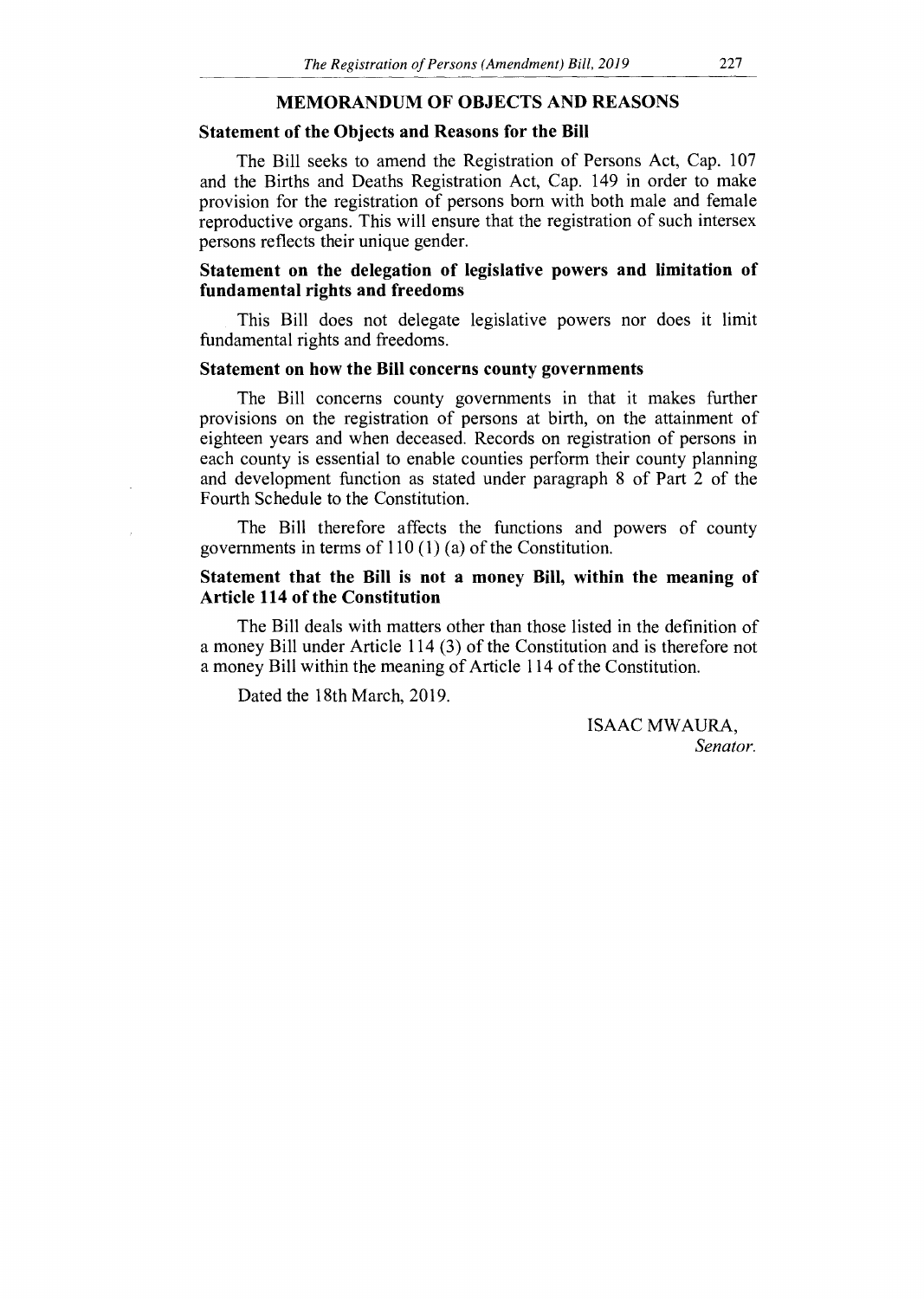*Section 3 of Cap. 107 that the Bill proposes to amend-*

#### **3. Interpretation**

In this Act, unless the context otherwise requires—

**"authorised officer"** means a registration officer authorized by the Principal Registrar to exercise the powers or perform the duties and functions in respect of which the expression is used;

**"chief fingerprint officer", "deputy chief fingerprint officer, senior fingerprint officer", "fingerprint officer"** and "senior **fingerprint assistant"** means the persons appointed as such by the Principal Registrar under section 4(2);

**"Director"** means the Director of National Registration appointed by the Public Service Commission;

**"District Registrar" and "Provincial Registrar"** means the persons appointed as such by the Principal Registrar under section 4(3);

**"identity card"** means a card issued under section 9;

**"Principal Registrar"** and **"Deputy Principal Registrar"** means the persons appointed as such under section 4;

**"register"** means the register established and maintained under section 5;

**"registered person"** means a person who is registered under this Act;

**"registration document"** means a document used for the purposes of registration of persons under this Act whether prescribed or not;

**"registration officer"** means the Principal Registrar, Deputy Principal Registrar and any of the persons appointed under section 4(2);

**"senior assistant principal registrar", "assistant principal registrar", "senior registrar", "registrar"** and "assistant Registrar" means the persons appointed as such by the Principal Registrar under section 4(2).

*Section 6 of Cap. 107 that the Bill proposes to amend-*

#### **6. Registration**

(1) Every person who attains or has attained the age of eighteen years and is unregistered shall be liable to registration under this Act and shall within ninety days of attaining that age present himself before a registration officer and register himself by giving to the registration officer the particulars specified in subsection (1) of section 5, and for that purpose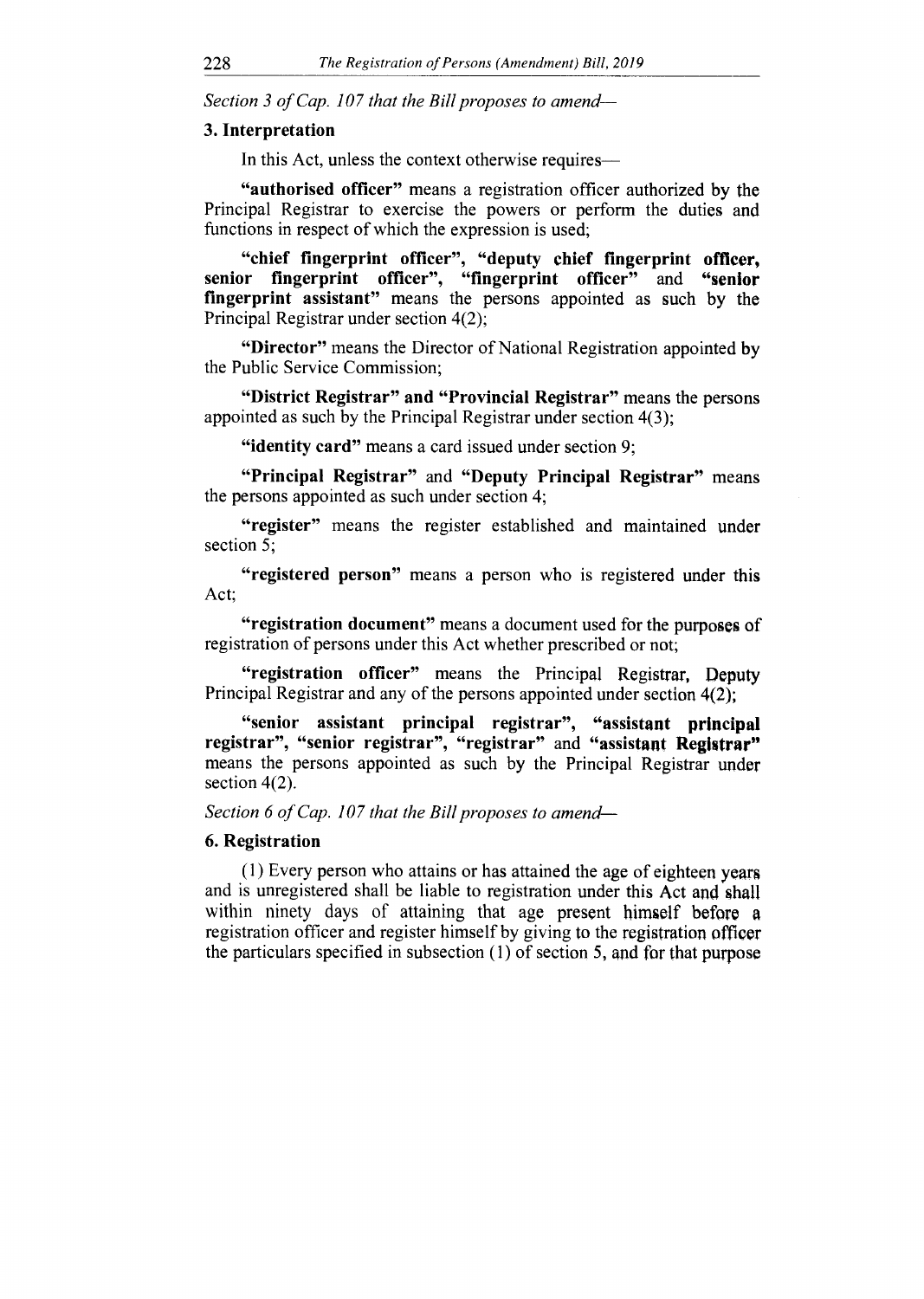shall permit his finger and thumb or toe or palm impressions to be recorded in any manner prescribed.

(2) The Principal Registrar may, by notice in the Gazette or in such other manner as he may think fit to bring the contents thereof to the notice of the persons affected thereby, require any person or class of persons in any particular area of Kenya to attend before a registration officer at such dates as may be specified in the notice for the purposes of registering under the provisions of this Act; and any such person, upon being so required, shall attend and give to the registration officer the particulars specified in subsection (1) of section 5 and for that purpose shall permit his finger, thumb, palm or toe impressions to be recorded in the manner prescribed.

(3) Where the Principal Registrar issues a notice in respect of any area under subsection (2), any unregistered person being of a class of persons required to register by the notice who enters that area or who, being within that area, thereafter becomes liable to registration shall present himself forthwith before a registration officer, and shall register himself in the manner provided in subsection (2).

(4) A requirement under subsection (2) may be made notwithstanding that any person or class of persons has, prior to that requirement, been registered under this Act.

(5) Where any person is required to register under subsection (2) and has been, prior to that requirement, registered under this Act and issued with an identity card, he shall, on being required by a registration officer so to do, forthwith surrender that identity card.

Section 2 of Cap. 149 that the Bill proposes to amend-

#### **2. Interpretation**

In this Act, unless the context otherwise requires—

**"birth"** means the issuing forth of any child from its mother after the expiration of the twenty-eighth week of pregnancy, whether alive or dead;

**"medical officer of health"** means a medical officer of health appointed under the Public Health Act (Cap. 242), or any other Act, to carry out the duties of medical officer of health in any area;

**"police officer"** means a police officer in charge of a police station being of or above the rank of Inspector;

**"prescribed particulars"** means—

(a) as to any birth, the name, sex, date and place of birth, and the names, residence, occupations and nationality of the parents;